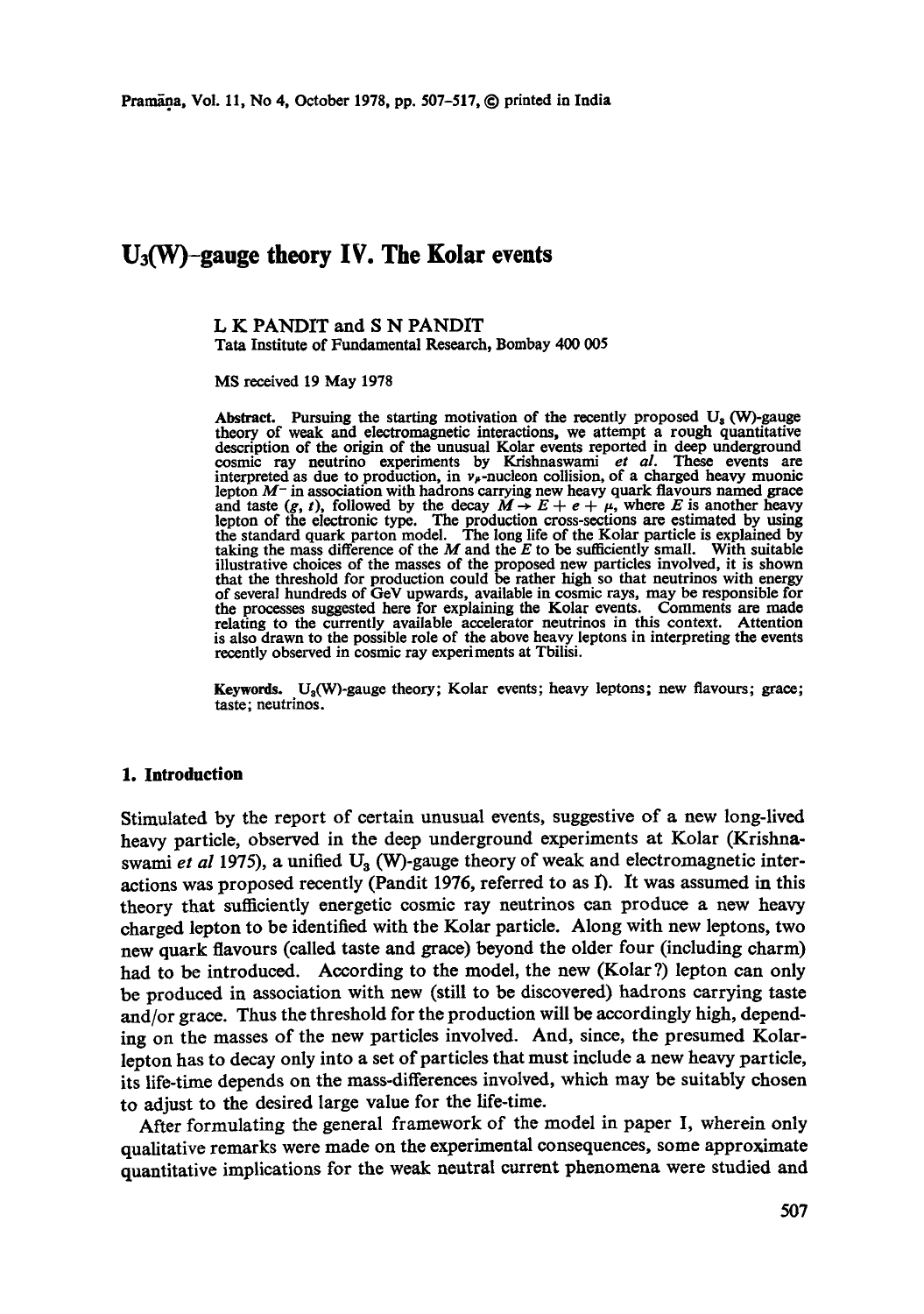reported (Pandit 1977a; to be referred to as II). It was found that the observed neutral current phenomena involving neutrinos canbe reasonably well described by the model. In a subsequent work (Pandit 1977b; to be referred to as III) it was also shown how a slight natural generalisation of the mechanism adopted for the spontaneous breaking of the gauge symmetry is capable of producing a rather small parity-violation in atomic Bi (studied experimentally by Lewis *et al* 1977; Baird *et al* 1977).

In the meantime, the recent discovery of  $\Upsilon$ 's in the 10 GeV region (Herb *et al* 1977), suggesting the existence of a new flavour beyond charm, makes our introduction of taste- and grace-carrying quarks into a possibly reasonable proposition also from the experimental point of view.

Having satisfied ourselves, thus, that the  $U_a(W)$ -gauge theory framework is in reasonable accord with the conventional old charged-current as well as the more recently discovered neutral-current weak interaction phenomena, we now address ourselves to the starting motivation for proposing the model. That is, we wish to establish by approximate quantitative calculations, assuming for orientation some suitable values for masses of the relevant (yet to be established) heavy leptons and taste- and grace-carrying hadrons, that the Kolar events might well be as envisaged in the model. At this stage, this is all we can reasonably hope to do.

The main question we have to address ourselves to is: can we account for the rather long life of the Kolar particle concomitantly with its rather large production by cosmic ray neutrinos? With certain assumptions that donot contradict well established experimental results, our answer to this crucial question will, to a reasonable extent, be in the affirmative.

Further, although accelerator neutrino experiments have not so far been set up to look for Kolar type events, arising from the production and decay of a charged heavy lepton as suggested by us, we shall assume that the presently available accelerator neutrino energies do not sutfice to produce these in a sizable number.

On the other hand, in cosmic rays we can have extremely energetic neutrinos capablve of producing such events. At the highest energies, neutrinos may arise through decays of many new particles (yet to be discovered) as expected in the  $U_3(W)$  gauge theory scheme, besides from the conventional mechanism involving decays of pions, kaons and muons. In fact, the recent ' Beam Dump Experiments' might be taken as suggesting the existence of such new additional sources of approximately equal numbers of electronic and muonic neutrinos (Alibran *et al* 1978; Hansl *et al* 1978; Bosetti *et al* 1978).

We also point out (end of § 5) that the heavy lepton, identified here with the Kolar particle, could very well be responsible for the events recently seen in cosmic ray experiments at Tbilisi (Barnaveli *et al* 1977).

In § 2 we write down the relevant interaction Lagrangian and discuss the suggested scenario for the Kolar events. In  $\S$  3 we discuss the decays of the heavy leptons in question. Section 4 is devoted to describing the parton model calculation of the neutrino production of these heavy leptons. Finally the interpretation of the Kolar events is taken up in § 5.

# **2. The interaction and the scenario**

Referring to  $\S$  5 of paper I, we pick out the terms in the interaction Lagrangian density relevant to our present discussions: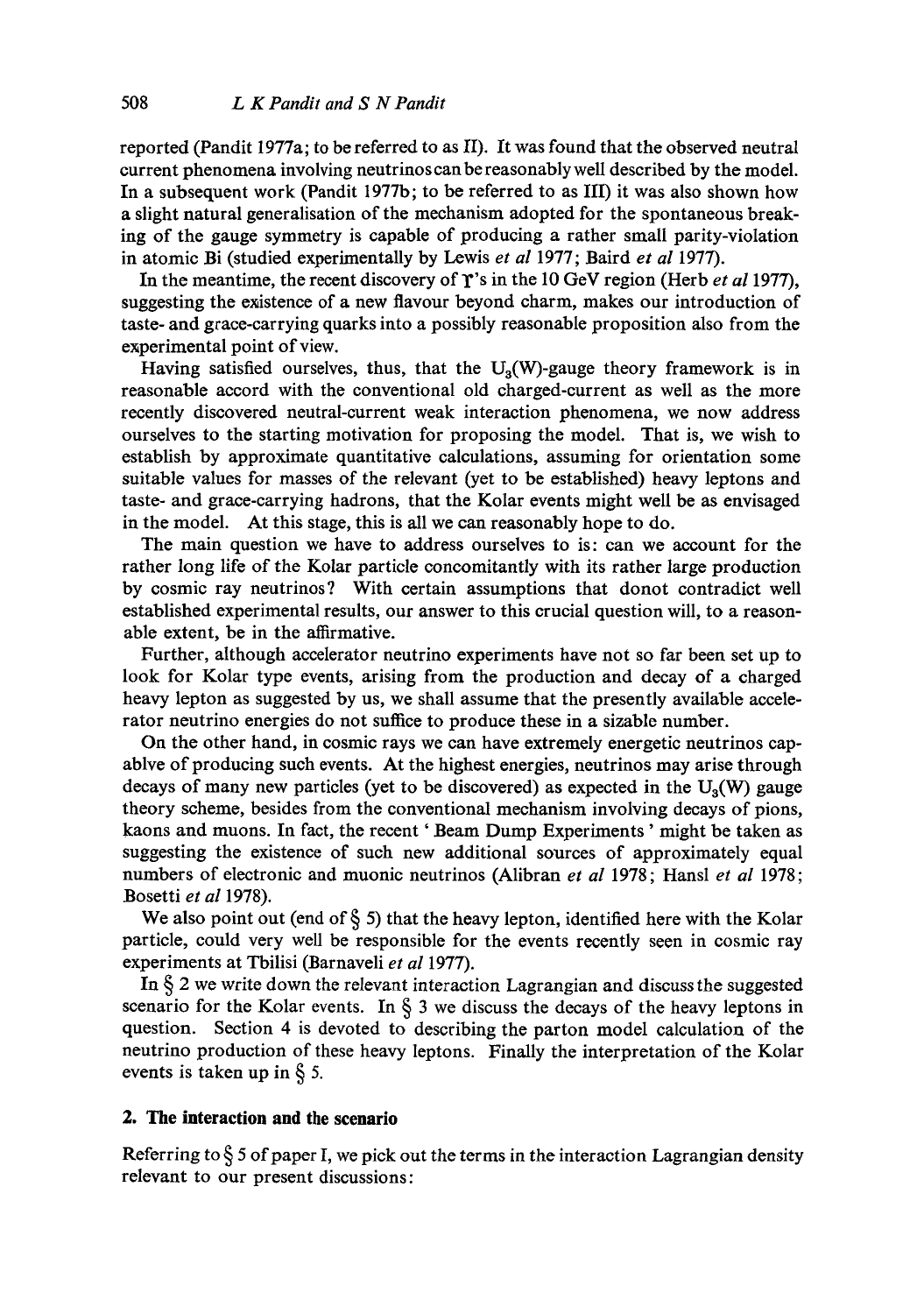$$
L_{\rm int} = -f/\sqrt{2} \, [R_{\mu} + J_{\mu}(R^+) + H_{\mu}J_{\mu}(H) + \text{h.c.}] + \dots,
$$
 (1)

$$
-iJ_{\lambda}(R^{+})\equiv \bar{\nu}_{e}\ \Gamma_{\lambda}\ E+\bar{\nu}_{\mu}\Gamma_{\lambda}M-\bar{t}^{\prime}\Gamma_{\lambda}d^{\prime}-\bar{g}^{\prime}\Gamma_{\lambda}s^{\prime}+\ldots, \qquad (2)
$$

$$
-iJ_{\lambda}(H) \equiv \bar{e}\Gamma_{\lambda}E + \bar{\mu}\Gamma_{\lambda}M - \bar{t}'\Gamma_{\lambda}u - \bar{g}'\Gamma_{\lambda}c + ...,
$$

$$
1'\lambda \equiv \frac{1}{2} \gamma_{\lambda} (1+\gamma_{5}), \qquad (3)
$$

where d' and s' denote the standard Cabibbo rotated (angle  $\theta_c$ ) combinations of the d and s quarks;  $t'$  and  $g'$  similarly denote rotated combinations of the  $t$  and  $g$  quarks, rotated by an angle  $\theta'$ . It is important to note, however, that the (higher order one loop) hadronic  $|\triangle S|$  =2 effective interaction responsible, e.g., for the  $K_L-K_S$  mass-difference implies a stringent constraint on  $(\theta'-\theta_c)$ . The consideration follows Gaillard and Lee (1974) and Vainshtein and Khriplovich (1973) determining the mass of the  $c$ -quark. The currently accepted value of the mass of the  $c$ -quark already accounts for the  $K_L-K_S$  mass-difference and hardly any room is left for the contribution of the g and  $t$  quarks. To ensure a vanishing contribution from the  $g$  and  $t$  quarks, which is proportional to  $\sin^2 2(\theta' - \theta_c)$ , it is thus necessary for us to postulate that  $\theta'=\theta_c$ .

Ignoring the generalisation of the gauge symmetry-breaking mechanism considered in III in connection with the question of parity-violation in atomic physics, as it can imply only minor corrections to our calculations here, we have for the masses of the intermediate vector bosons of interest here:

$$
m^{2}(R) = m^{2}(H) = m^{2}(W) \geq (43 \text{ GeV})^{2}.
$$
 (4)

Here  $W$  stands for the intermediate vector boson coupled to the conventional charged current. We note the relation of the coupling constant  $f$  with the standard effective four-fermion Fermi coupling constant G:

$$
G = f^2/[4\sqrt{2} m^2 (W)] \simeq 1.026 \times 10^{-5} m_p^{-2}.
$$
 (5)

On account of (4), the effective four-fermion interactions of interest to us here, arising from the mediation of the  $R$  and  $H$  vector bosons, will also be characterized by the Fermi constant  $G$ . Thus the neutrino-induced productions of the  $E$  and the M could, once the thresholds have been overcome, be rather sizable.

We have now to decide on a scenario for the Kolar events. For this we need to assume a suitable ordering and values of the masses of the particles involved. Denoting by  $H_{q}$  and  $H_{t}$  the least massive hadrons carrying grace and taste, respectively, we shall assume for the ordering of the masses:

$$
m(H_t) > m(H_g) > m(M) > m(E). \tag{6}
$$

Then (see  $\S$  3) the heavy lepton E will be a stable particle and the lepton M will have just the following two decay channels available.

$$
M^{-} \rightarrow E^{-} + \mu^{-} + e^{+}, \qquad (7a)
$$

$$
M^{-} \to E^{-} + \nu_{\mu} + \bar{\nu}_{e}, \tag{7b}
$$

509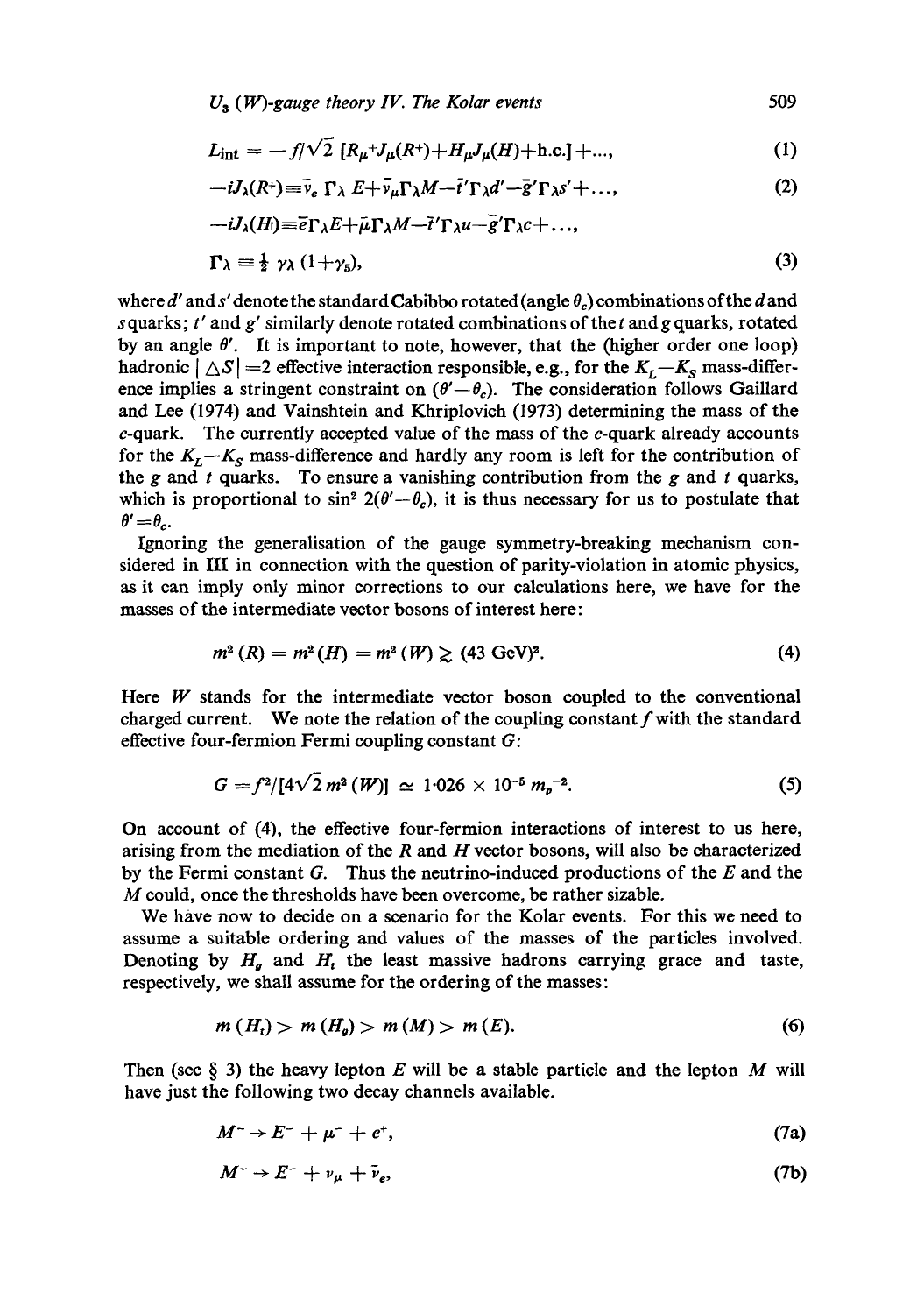mediated, respectively, by the  $H$  and the  $R$  vector bosons, according to the interaction (1) to (3). The decay (7a), wherein all the three final particles are charged, will be observationally spectacular. We assume this to correspond to the observed Kolar events.

We shall assume that the recently discovered  $\gamma$  states at around 10 GeV (Herb *et al* 1977) suggest the existence of a new heavy-quark with mass around 5 GeV. We shall be led to identify this with our g-quark. Thus  $m(H_g)$  may be taken to be  $\approx$ 5-6 GeV. We shall also be led to adopt tentatively a suitably high value ( $\geq 10$ ) GeV) for the *t*-quark mass (see  $\S$  4).

The long life of the Kolar particle will be incorporated here by taking (see  $\S$  3) a sufficiently small value for  $m(M) - m(E)$ , of the order of 2-3 times  $m(\mu)$ . Thus the  $E$  and the  $M$  are very close in mass.

Any charged stable or long-lived heavy leptons that be (like the  $E$  and the  $M$ ) are not produced in  $e^+e^-$  annihilations at the highest energies available so far. Also, we note in passing, that the measured value ( $\approx$  5.5) of  $R \equiv \sigma(e^+e^- \rightarrow X)/\sigma(e^+e^- \rightarrow \mu^+\mu^-)$ , where X stands for anything other than  $e\overline{e}$  and  $\mu\overline{\mu}$ , at the present highest available energy of around 7.8 GeV still leaves room for only one short-lived new heavy lepton. The triply coloured quarks u, d, s and c provide  $3\frac{1}{3}$  units, and the newly discovered heavy lepton  $\tau$  (designated the  $l_1$  in paper I) provides an additional unit, leaving room for only one more unit, which we take is provided by another heavier lepton, say the  $l_2$  of the U<sub>3</sub> (W)-gauge theory (I). For the E and the M we thus adopt higher masses  $\approx$  4-5 GeV.

Of course, we should still keep open the possibility that  $m(E) > m(M)$ . In that case it is the E that will be identified with the Kolar particle produced in  $\nu_e$  reactions. Our considerations below will then apply with obvious changes of particle symbols. For definiteness, we shall now on keep to the ordering specified in (6). This appears more favourable a choice, since the flux of the  $\nu_{\mu}$  is expected to be larger than that of the  $v_e$  in cosmic rays and the rather large rate of the Kolar events would need the kind of neutrinos with the larger flux.

## **3. Decays and life-times of the M and the £**

The only decay modes available to the  $M$  are those of (7):

$$
M^{-} \rightarrow \begin{cases} E^{-} + \nu_{\mu} + \bar{\nu}_{e} \\ E^{-} + \mu^{-} + e^{+} \end{cases}
$$

Of these the latter involves three charged particles in the final state and is supposed to correspond to the spectacular Kolar events. The  $E$  has clearly no such decay channels available, on account of the assumed ordering of the masses given in (6).

Before we discuss the rates for these decays, it is important *to* note that

$$
M \rightarrow \rightarrow \mu + \gamma,
$$
  

$$
E \rightarrow \rightarrow e + \gamma,
$$

even though higher order weak interactions involving loops of intermediate vector bosons. This is because, e.g., whereas the vector boson W couples to  $(\bar{\nu}_{\mu}\mu)$ , it is the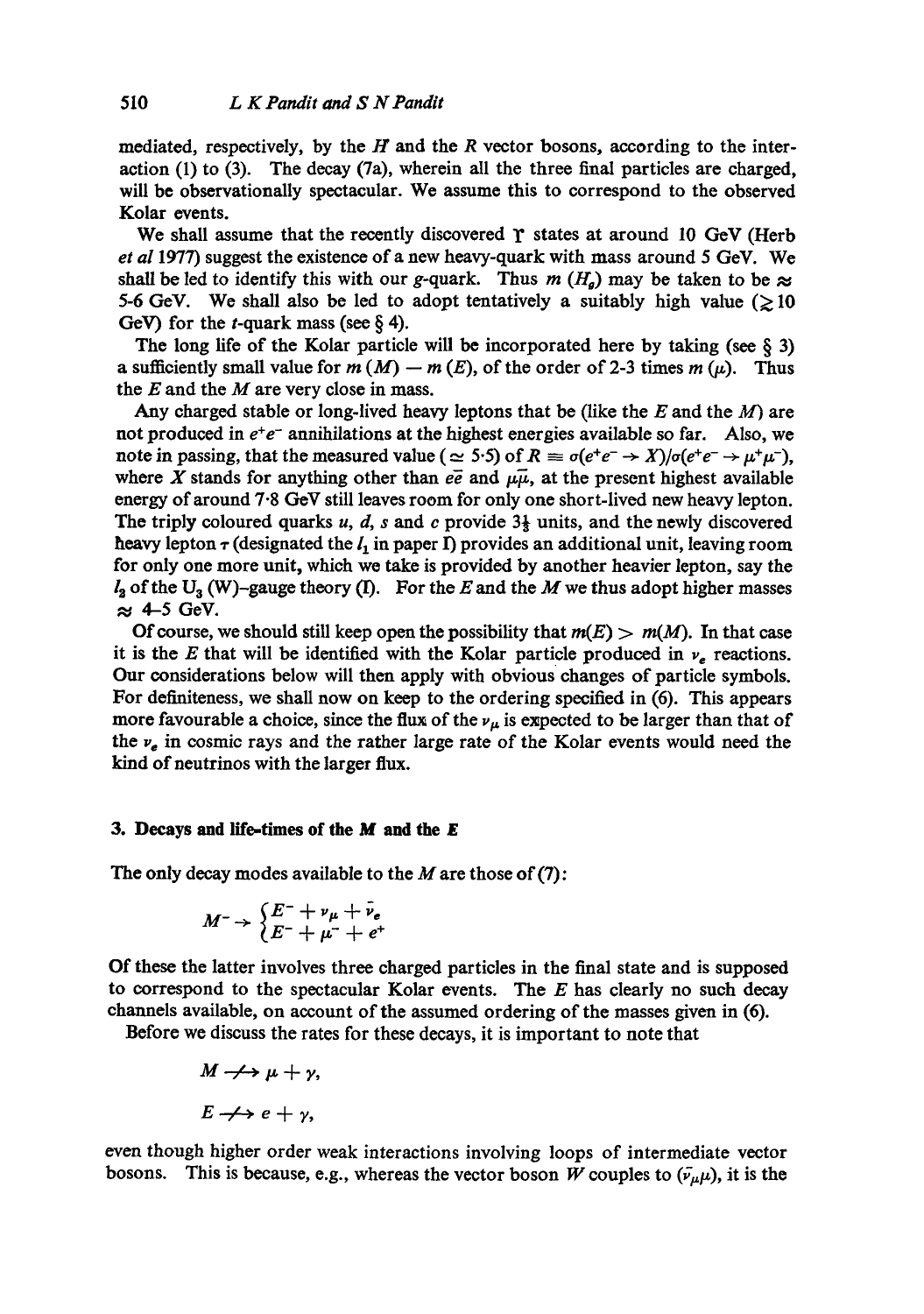vector boson R that couples to  $({^{\nu}}_{\mu}M)$ , etc. Such mismatches of the intermediate vector bosons involved do not permit the closing of vector boson loops needed for a decay like  $M \rightarrow \mu + \gamma$  in higher orders. The E, being a stable charged heavy lepton in our picture, will appear as a very penetrating particle that could be confused with the muon in detection systems.

For the decay rates we use the following formula (Bjorken and Llewellyn Smith 1973):

$$
\frac{\Gamma(M \to E \nu_{\mu} \nu_{e})}{\Gamma(\mu \to e \nu_{\mu} \nu_{e})} = \left[\frac{m(M)}{m(\mu)}\right]^{8} f_{1}(z), \tag{8}
$$

where

$$
f_1(z) \equiv (1-z^4) (z^4-8 z^2+1) + 24 z^4 (\ln (1/z); z \equiv m (E)/m(M),
$$
 (9)

and  $m(M)$  stands for the mass of the  $M$ , etc. We are interested in the case where

$$
[m(M) - m(E)]/m(M) \le 1,
$$
\n(10)

to account for the long life of the  $M$  (the assumed Kolar particle). In this case we have

$$
\Gamma\left(M \to E \nu_{\mu} \bar{\nu}_{e}\right)/\Gamma\left(\mu\right) \simeq \frac{64}{5} \left[ \frac{m(M) - m(E)}{m(\mu)} \right]^{5} \left[ 1 - \frac{3}{2} \frac{m(M) - m(E)}{m(M)} \right]. \tag{11}
$$

Also, taking the phase space ratios and ignoring the  $e$  mass for an approximate estimate, we have

$$
r = \Gamma(M^{-} \to E^{-} \mu^{-} e^{+})/\Gamma(M^{-} \to E^{-} \nu_{\mu} \bar{\nu}_{e})
$$
  
\n
$$
\simeq (1 - \delta^{2})^{1/2} \left(1 - \frac{9}{2} \delta^{2} - 4 \delta^{4}\right) + \frac{15}{2} \delta^{4} \ln \frac{1 + (1 - \delta^{2})^{1/2}}{\delta};
$$
  
\n
$$
\delta \equiv m(\mu)/[m(M) - m(E)].
$$
 (12)

Some typical values for r and the life-time are given below for  $m(M) \simeq 40$  m ( $\mu$ ):

$$
\delta = \frac{1}{3} : r \simeq 0.6, \quad \tau(M) \simeq 5 \times 10^{-10} \text{ s},
$$
  

$$
\delta = \frac{1}{2} : r \simeq 0.3, \quad \tau(M) \simeq 5 \times 10^{-9} \text{ s}.
$$
 (13)

Thus the desired long-life-time can be accounted for by a suitable choice of  $m(M)-m(E)$ ; the actual value of  $m(M)$  hardly affects the results as long as the inequality (10) holds.

#### **4. Neutrino production of the M and the E**

We shall now make elementary, and by now quite standard, quark parton picture calculations for estimating the cross-sections for the production of the  $M$  and the  $E$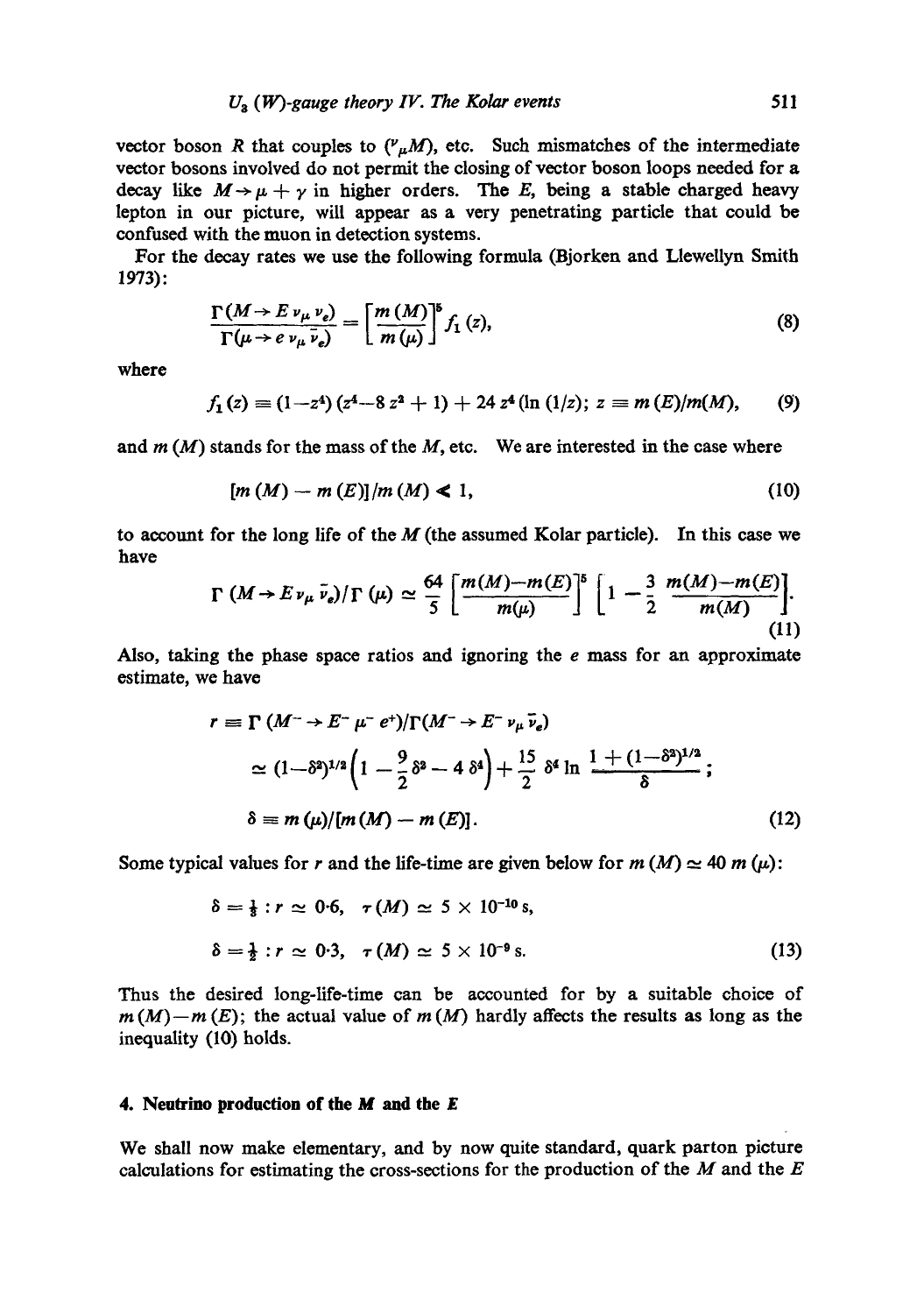by collisions of the  $v_{\mu}$  and the  $v_{e}$  with an average nucleon. The crucial point of importance, in the  $U_3(W)$ -gauge theory, is that these heavy leptons must necessarily be produced in association with the new heavy quarks carrying taste or grace. This will raise the thresholds accordingly.

For outlining the steps let us consider the production of the M in  $\nu_{\mu}$  collisions. The elementary processes of interest in terms of quarks, corresponding to the R-mediated interactions of (1) to (3) are:

$$
\nu_{\mu} + d' \rightarrow M^{-} + t', \tag{14a}
$$

$$
\nu_{\mu} + s' \rightarrow M^{-} + g', \tag{14b}
$$

$$
\bar{\nu}_{\mu} + \bar{d}' \rightarrow M^+ + \bar{t}', \qquad (15a)
$$

$$
\bar{\nu}_{\mu} + \bar{s}' \rightarrow M^+ + \bar{g}'.\tag{15b}
$$

The average nucleon target has only the d available in its valence quarks. The 'sea' quarks and anti-quarks in the nucleon provide also s,  $\bar{s}$ ,  $\bar{d}$  and d. We assume the new heavy quark components in the 'sea' to be entirely negligible. Thus  $M<sup>+</sup>$  production in  $\bar{\nu}_{\mu}$  collisions will be greatly suppressed with respect to the M<sup>-</sup> production in  $\nu_{\mu}$ collisions on account of the former having to rely on the presence of the ' sea' in the target nucleon. This is an important characteristic of our model.

If, as an approximation, we ignore the small Cabibbo angle (i.e., take sin  $\theta_c =$  $\sin \theta' \simeq 0$ ) the dominant reactions initiated by  $v_{\mu}$  are:

$$
\nu_{\mu} + d \rightarrow M^{-} + t,\tag{16a}
$$

$$
\nu_{\mu} + s \rightarrow M^{-} + g. \tag{16b}
$$

Since the  $t$  quark is assumed much more massive than the  $g$  quark, the threshold for the process (16a) will be much higher than that for the process (16b). On the other hand, the process (16b) will go via the s quark available only in the sea component of the nucleon. Thus the particular ordering and values of the  $t$  and  $g$  quark masses is used to suppress Kolar type of events with the presently available accelerator neutrinos.

The elementary processes (14) and (15) are to be used in arriving at the crosssections for the following physical processes in the laboratory:

$$
\nu_{\mu} + N \rightarrow M^{-} + X, \tag{17a}
$$

$$
\bar{\nu}_{\mu} + N \rightarrow M^+ + X, \tag{17b}
$$

where  $N$  stands for the average nucleon and  $X$  for 'anything' (hadronic) carrying grace or taste as the case may be. Using  $p$  with subscripts for the various fourmomenta, and denoting by  $E$  and  $E'$  the laboratory energies of the incident and final leptons, we introduce the standard kinematic variables: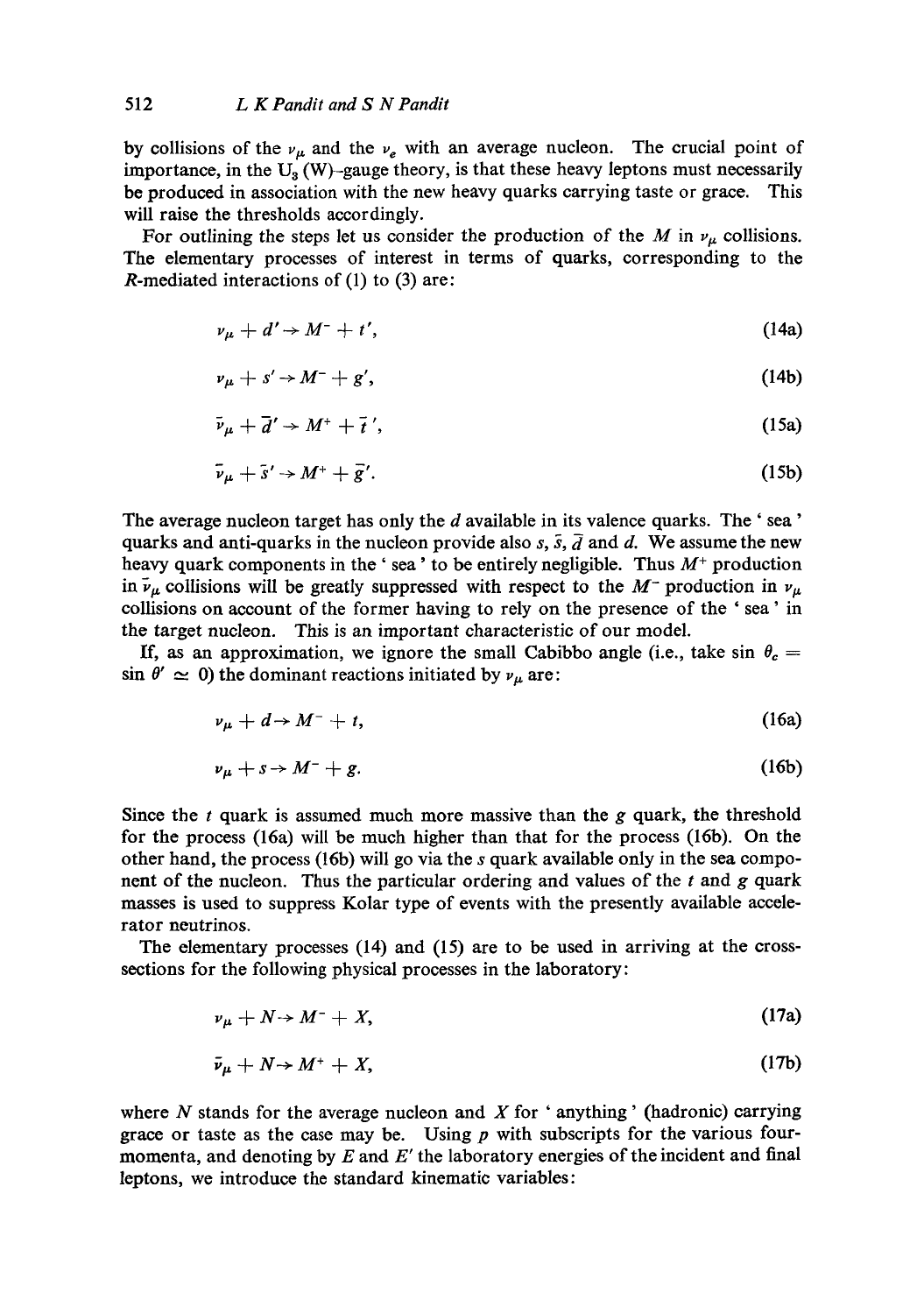$$
U_3 (W)\text{-gauge theory } IV. \text{ The Kolar events} \tag{513}
$$
\n
$$
Q^2 \equiv (p_\nu - p_M)^2 = (p_X - p_N)^2;
$$
\n
$$
\nu \equiv E - E'; \quad y \equiv \nu/E;
$$
\n
$$
\xi \equiv [Q^2 + m^2 (t, g)]/2 \, \nu m(N). \tag{18}
$$

Here  $m(N)$  stands for the nucleon mass and  $m(t)$  and  $m(g)$  for the masses of the  $t$  and the  $g$  quarks, to be used appropriately depending on the elementary process in question. The light quark masses are neglected as usual.

The elementary differential cross-sections are:

$$
\frac{d^2\sigma}{d\xi dy} = \frac{G^2 m (N) E}{\pi} 2 \xi \left[ 1 - \frac{m^2 (t, g) + m^2 (M)}{2 m (N) E \xi} \right],
$$
(19)

using  $m(t)$  for the processes (16a) and  $m(g)$  for the processes (16b). To obtain the cross-sections for the average nucleon target we have only to multiply (19) with the appropriate  $\xi$ -dependent light quark or anti-quark distribution functions and integrate in the kinematically allowed regions. The integration region in  $(Q^2, \nu)$ -plane is bounded by the curves:

$$
2 m (N) \nu - Q^{2} + m^{2} (N) = m^{2} (H_{g}, H_{t}),
$$

$$
\nu = \frac{Q^{2} E}{Q^{2} + m^{2} (M)} - \frac{Q^{2} + m^{2} (M)}{4 E},
$$
(20)

where  $H_g$  and  $H_t$ , let us recall, stand for the lightest hadrons carrying grace and taste, respectively, and are to be used in (20) depending on the elementary differential cross-section being integrated. The threshold energy is given by:

$$
E_{\rm th} = \frac{[m(M) + m(H_g, H_t)]^2 - m^2(N)}{2m(N)}.
$$
 (21)

To obtain our desired cross-sections we need the quark-parton  $\xi$ -distribution functions. These we may take from standard fits to the data on the conventional deep inelastic neutrino scattering. For our present rough estimate any fit would do. We have chosen the fits obtained by Barger and Phillips (1976). The ' sea' contribution to the momentum fraction carried by u, d,  $\bar{u}$ ,  $\bar{d}$  is around 6% and that by s,  $\bar{s}$  around 3%. Rather arbitrarily we also take, for orientation purposes,  $m(H_g, H_t) \simeq m(g, t)$  $+1$  GeV.

Results of illustrative calculations as outlined above are displayed in figures 1 and 2. In figure 1 we plot against  $E$  the ratio:

$$
\frac{\sigma(M,g)}{\sigma(\mu)} \equiv \frac{\sigma(\nu_{\mu} + N \rightarrow M^{-} + X(g))}{\sigma(\nu_{\mu} + N \rightarrow \mu^{-} + X)},
$$
\n(22)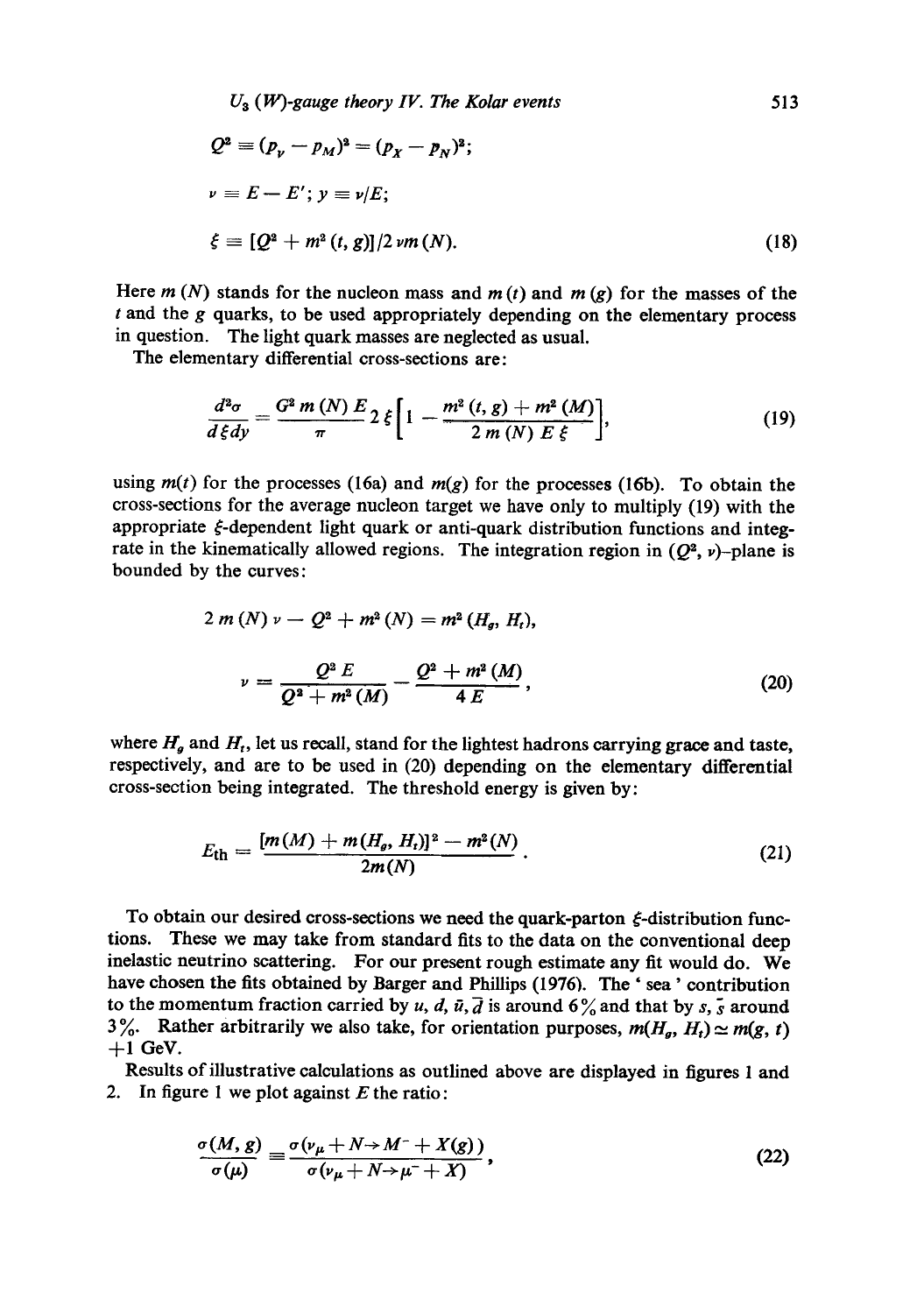

Figure 1. Plot of  $\sigma(M, g)/\sigma(\mu) \equiv \sigma(\nu_+ + N \to M^- + X(g))/\sigma(\nu_+ + N \to \mu^- + X)$  against the incident neutrino energy E. The symbol X stands for 'anything', and  $X(g)$  for ' anything containing grace '.

and in figure 2 the ratio:

$$
\frac{\sigma(M,\,t)}{\sigma(\mu)}\equiv\frac{\sigma\left(\nu_{\mu}+N\rightarrow M^{-}+X(t)\right)}{\sigma\left(\nu_{\mu}+N\rightarrow\mu^{-}+X\right)},\tag{23}
$$

where X stands for 'anything' (hadronic) and  $X(g)$  and  $X(t)$  mean that a g- and t-carrying hadron must be present in the' anything '. The threshold energies for the M-production processes, depending on the assumed values of the relevant masses, are also indicated along the different curves.

We see from figure 1 that with  $m(M) \approx 4$  GeV,  $m(g) \approx 5$  GeV, the threshold is  $E_{\text{th}} \simeq 50$  GeV. This is well within the range of energies available to accelerator neutrinos. However, the cross-section ratio  $\sigma(M, g)/\sigma(\mu)$  rises to only  $\simeq 10^{-8}$  at around 100 GeV and to  $\approx 10^{-2}$  at around 200 GeV. This suppression, as already pointed out, is due to sin  $\theta_c$  coming with production off the valence quarks and cos  $\theta_c$ off the ' sea' quarks. Such a suppression is not operative in figure 2; but the threshold is much higher. Thus, with  $m(M) \approx 4$  GeV and  $m(t) \approx 10$  GeV, we have  $E_{\text{th}} \approx 110$  GeV, and a major part of the spectrum of machine neutrinos will be inoperative for the production of  $M^-$  in association with t. The value of  $\sigma(M, t)/\sigma(\mu)$  $\simeq 10^{-3} - 10^{-2}$  in the range  $E \simeq 150 - 200$  GeV.

We thus see, that with the above choice of masses, the presently available accelerator neutrinos will not be very efficient in producing the  $M<sup>-</sup>$ . Higher energies are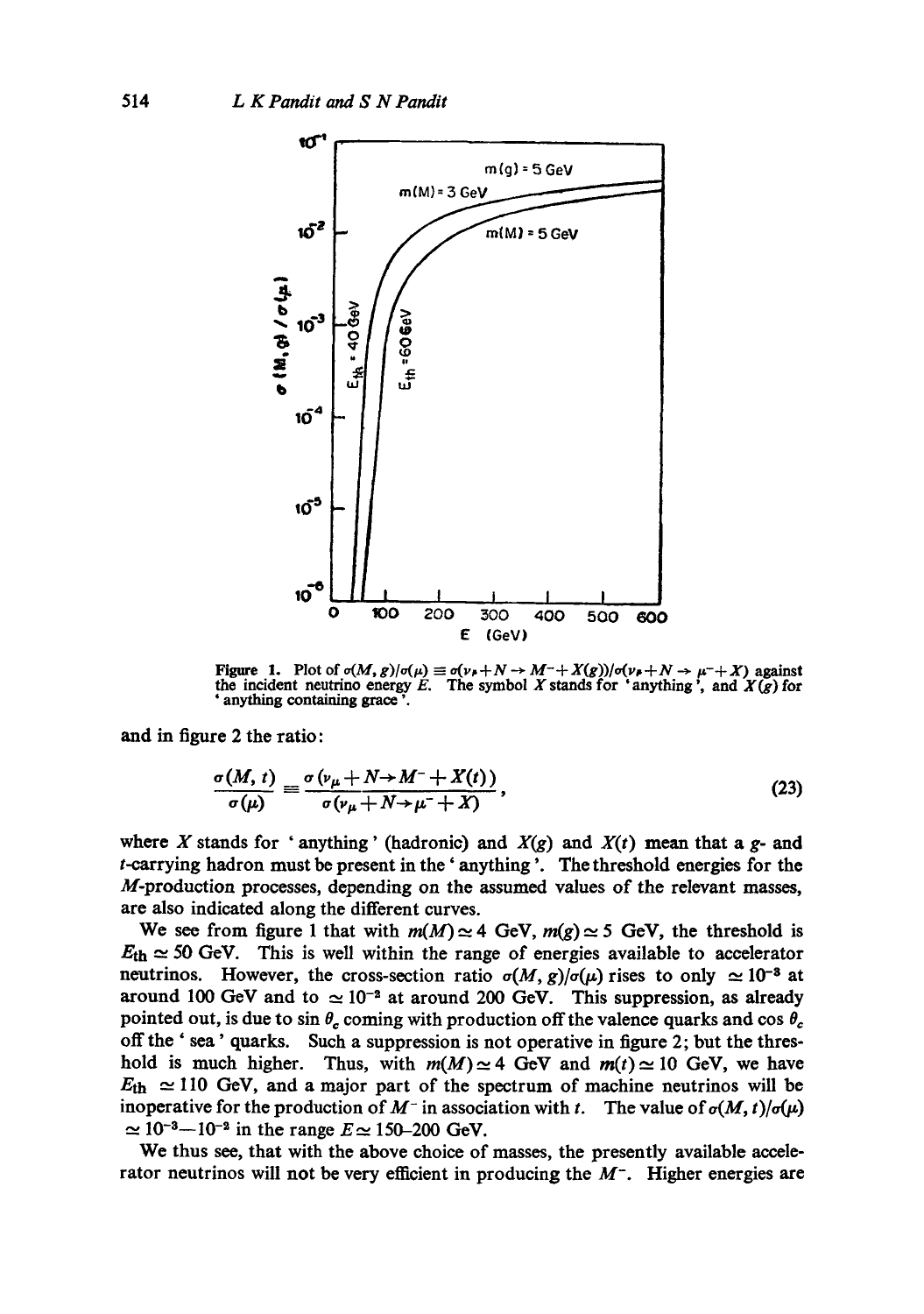

Figure 2. Plot of  $\sigma(M, t)/\sigma(\mu) \equiv \sigma(\nu_{\mu} + N \rightarrow M^- + X(t))/\sigma(\nu_{\mu} + N \rightarrow \mu^- X)$  against the incident neutrino energy E. The symbol X stands for ' anything', and X(t) for ' anything containing taste '.

needed. On the other hand, cosmic ray neutrinos with energies ranging from a few hundred GeV upwards will have no such difficulty in producing the  $M^-$  in competition with the  $\mu^-$ . Decay of the so produced  $M^-$  into  $E^-\mu^-e^+$  mode could account for the Kolar events. We discuss this in the next section.

It is important to note that the  $E$  being stable, according to the scheme envisaged here, it would be an extremely penetrating charged particle and would thus be liable to confusion in detectors with the muon.

### **5. Kolar events**

We assume that cosmic rays provide us with  $\nu_{\mu}$ 's of several hundreds of GeV and higher. In our view, there may be energetic neutrinos (both electronic and muonic) also arising from the decays of hitherto undiscovered new particles, besides from the conventional sources, viz., from the decays of pions, kaons and muons. The  $U_a(W)$ gauge theory makes many such particles available. Such a possibility cannot be ruled out at present-rather it is possibly even suggested by the latest ' Beam Dump Experiments' (Alibran *et al* 1978; Hansl *et al* 1978; Bosetti *et al* 1978).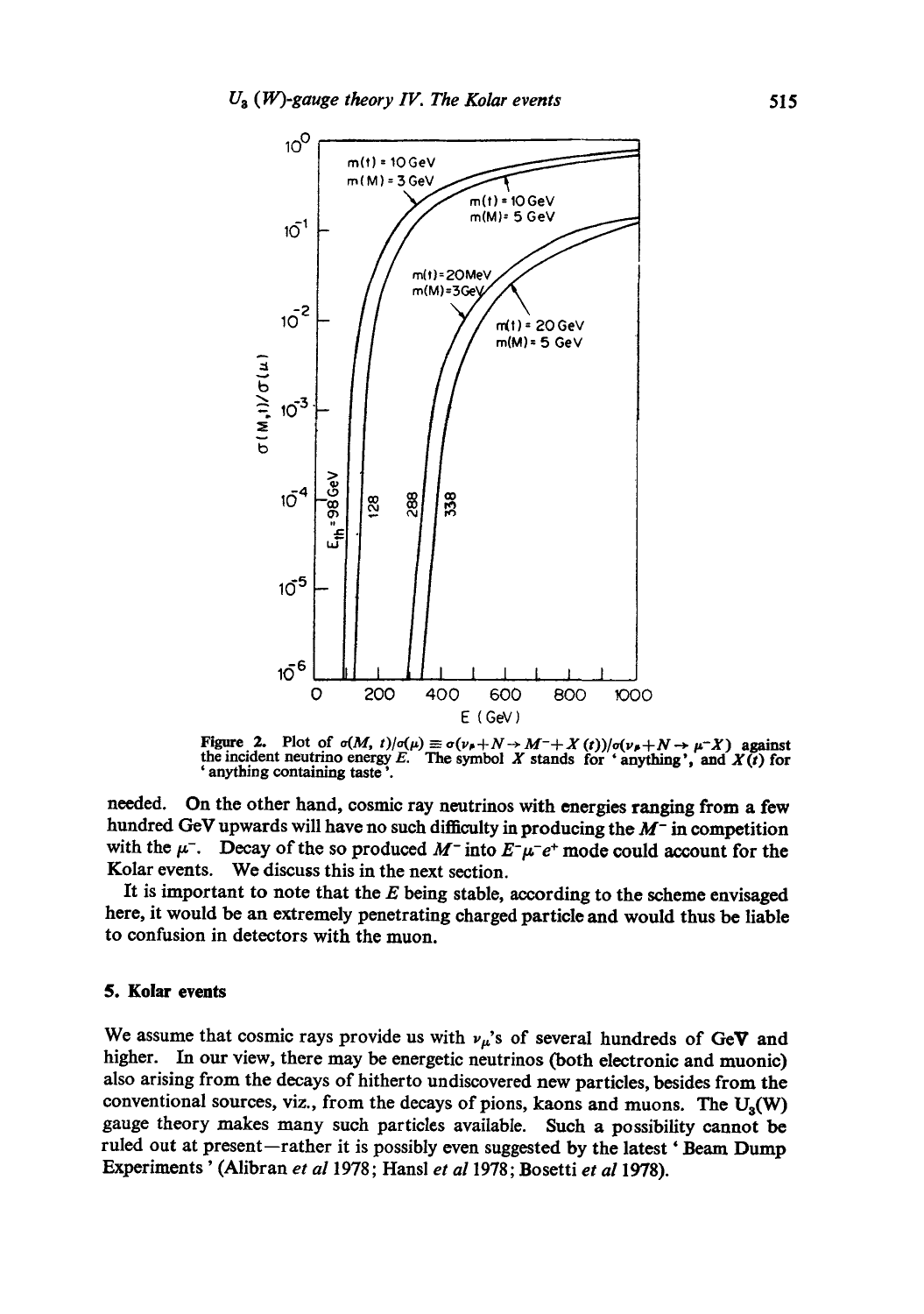If so, figures 1 and 2 tell us that, with  $m(M) \approx 4$  GeV,  $m(g) \approx 5$  GeV and  $m(t) \approx$ 10 GeV (for example), the ratio  $\sigma(M)/\sigma(\mu)$  could easily range from  $\simeq 0.3$  to  $\simeq 0.8$ and rise slowly to a slightly higher value beyond 1000 GeV. Let us take, for illustration, an average value  $\simeq 0.6$ . Using, as example,  $m(M)-m(E) \simeq 3m(\mu)$ , we see from (13) that  $\tau(M) \simeq 5 \times 10^{-10}$  s and the branching ratio for the decay mode  $M^- \rightarrow E^- \mu^- e^+$  is  $\simeq 0.4$ . Thus, effectively the cross-section for the Kolar events, interpreted as due to  $M$  production followed by decay into three charged leptons as above, will be  $\simeq 0.6 \times 0.4 = 0.24$  times that for the conventional  $\mu$  production. Assuming, then, a sufficiently long and sizable tail of very high energy  $\nu_{\mu}$ 's in cosmic rays, the rate for such events could be quite a sizable fraction of that for the single  $\mu$  events.

It must be emphasised again that the various mass values, etc., chosen here are only for illustration. Detailed fitting can hardly be attempted at this stage.

Since the  $M^-$ , in our picture, is produced by very energetic  $\nu_\mu$ 's of several hundreds of GeV upwards, it will be produced with a very large Lorentz factor. Taking the average inelasticity  $\langle y \rangle \approx 0.5$ , according to the parton model calculations, the Lorentz factor of M can be as large as  $\simeq$  50 for E=400 GeV and  $\simeq$  100 for E= 800 GeV, etc. Thus the effective dilated life time of M could well be  $\geq$  $2-5 \times 10^{-8}$  s., Such a fast M can thus travel several metres in the rock at Kolar before decaying.

The crucial question then arises: can, in the decay of such a highly relativistic  $M^-$ , the final charged particles  $(E-\mu^-e^+)$  emerge with rather large opening angles as seen in the Kolar events? The answer is in the affirmative. This is because the decay, matrix element  $\mathcal{M}$ , with our interaction Lagrangian, gives approximately the angular correlation in laboratory:

$$
\sum_{\text{spins}} |\mathcal{M}^2| \propto (1 - \cos \theta_{Me}) (1 - \cos \theta_{E\mu}), \tag{24}
$$

where we neglect the masses compared to the high energies involved. Here  $\theta_{Me}$  is the angle between the momenta of the M and the e, and  $\theta_{E\mu}$  that between the momenta of the E and the  $\mu$ . Thus with the E going forward around the direction of the M, the e and the  $\mu$  tend to go backwards. Phase space alone would (because of the high Lorentz factors) tend to make them all go forward. Computer simulation of the events, taking account of both these two factors, shows that a compromise is reached so that the three final particles go forward with rather large opening angles.

In a rare case it may also happen, e.g., that a g-carrying hadron (produced by the  $\nu_{\mu}$ in association with the  $M$ ) decays near the detector into a set containing charged particles that include the M, which proceeds some way in the detector before itself decaying into  $E\mu\bar{e}$ . One of the Kolar events displays this kind of cascade character.

The  $M^-$  and  $M^+$  can also be pair produced by real or virtual energetic photons in the cosmic rays. They may also be produced in the decays of grace and taste carrying hadrons produced through strong interactions in cosmic rays. Decays of such  $M$ 's into three charged particles, as discussed above, could provide the explanation of the events reported recently from Tbilisi (Barnaveli *et al* 1977).

In view of the encouraging results obtained so far, we feel that the  $U_3(W)$ -gauge theory deserves further examination.